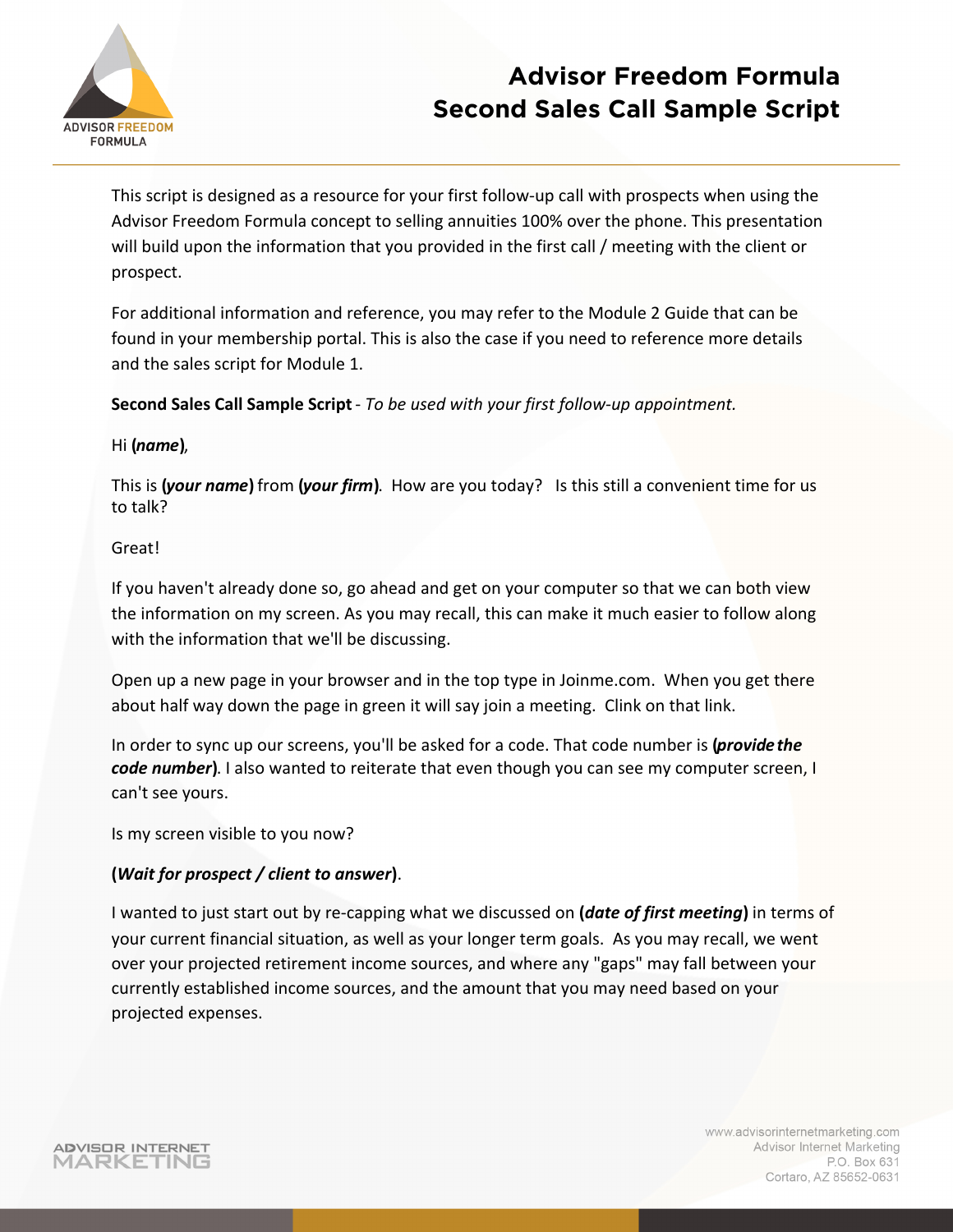

Do you recall how we walked through that process in our previous conversation?

### *(Wait for prospect / client to respond).*

Great.

I also emailed you some additional information on what to look for when considering an annuity. The most pertinent information was highlighted on page (page #) of the Annuity Buyers Guide that I sent.

Did you have any questions on that information, or on how annuities work in general?

**(***Wait for prospect / client to respond* **).** 

**(***If client has any additional questions, answer them here, before moving on* **)**.



PLUS ANSWERS TO: ROLLING OVER YOUR 401(K) OR IRA'S, LEGACY PLANNING TRICKS, AND MUCH, MUCH MORE

So, you mentioned in our last meeting that you are currently age **(***age***)**, and that you are **(***married / single***)**, and that you have **(***list his or her savings and investment amounts and how they are broken down by account / investment***)**.

**(***Start writing the pertinent figures on the digipad*).

www.advisorinternetmarketing.com Advisor Internet Marketing P.O. Box 631 Cortaro, AZ 85652-0631

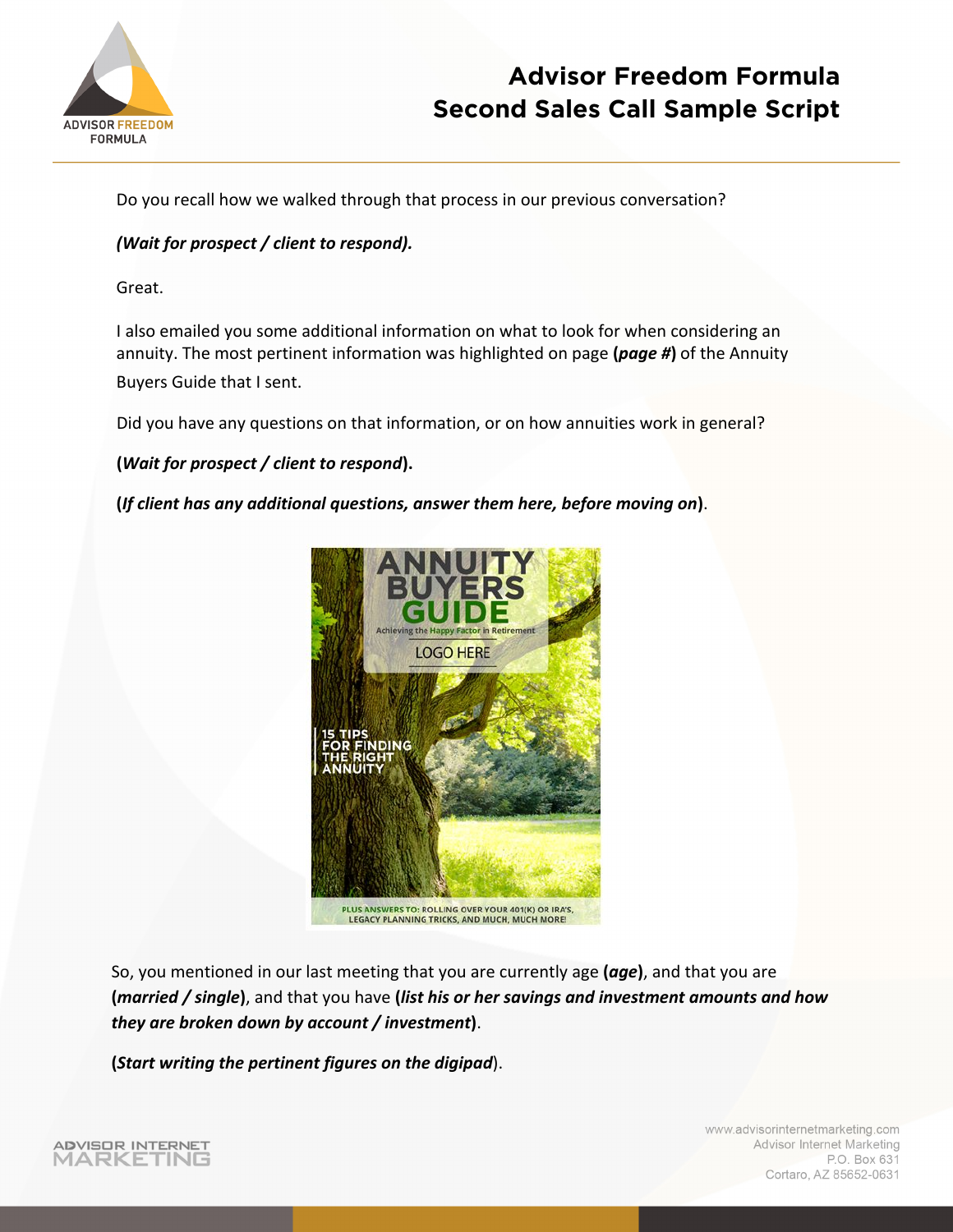

You've really done a great job of investing over the years. Going forward, though, it's important to take a look at how to convert those dollars over into an ongoing income stream that you can count on. Likewise, keeping your money safe is also a top priority.

You noted that you anticipate needing roughly **(***dollar amount***)** for monthly income in order to give you a comfortable lifestyle in the future. Some of that was coming in from Social Security and some was coming in from a pension. But there was still a shortfall in reaching the amount of monthly income you thought you would need. We call that the income gap.

Do I have all of the information correct so far here?

**(***Wait for prospect / client to answer***)**.

| Texas<br>Cal                                                                  | ué           |
|-------------------------------------------------------------------------------|--------------|
| SC                                                                            | 1900<br>350  |
| UD Protection of Primal Incom<br>-2 Retur (13132)<br>GAP                      |              |
| $3 - 67$<br>Plan<br>500,000                                                   | $b \sim 000$ |
| $C15$ eture $\times 3.7,00$<br>Parte<br>$C_{r}$<br>Incomy<br>250,000<br>Inume |              |
| $(3 - 78)$<br>Access[207]<br>WHMay7/0                                         |              |
|                                                                               |              |
|                                                                               |              |

Wonderful.

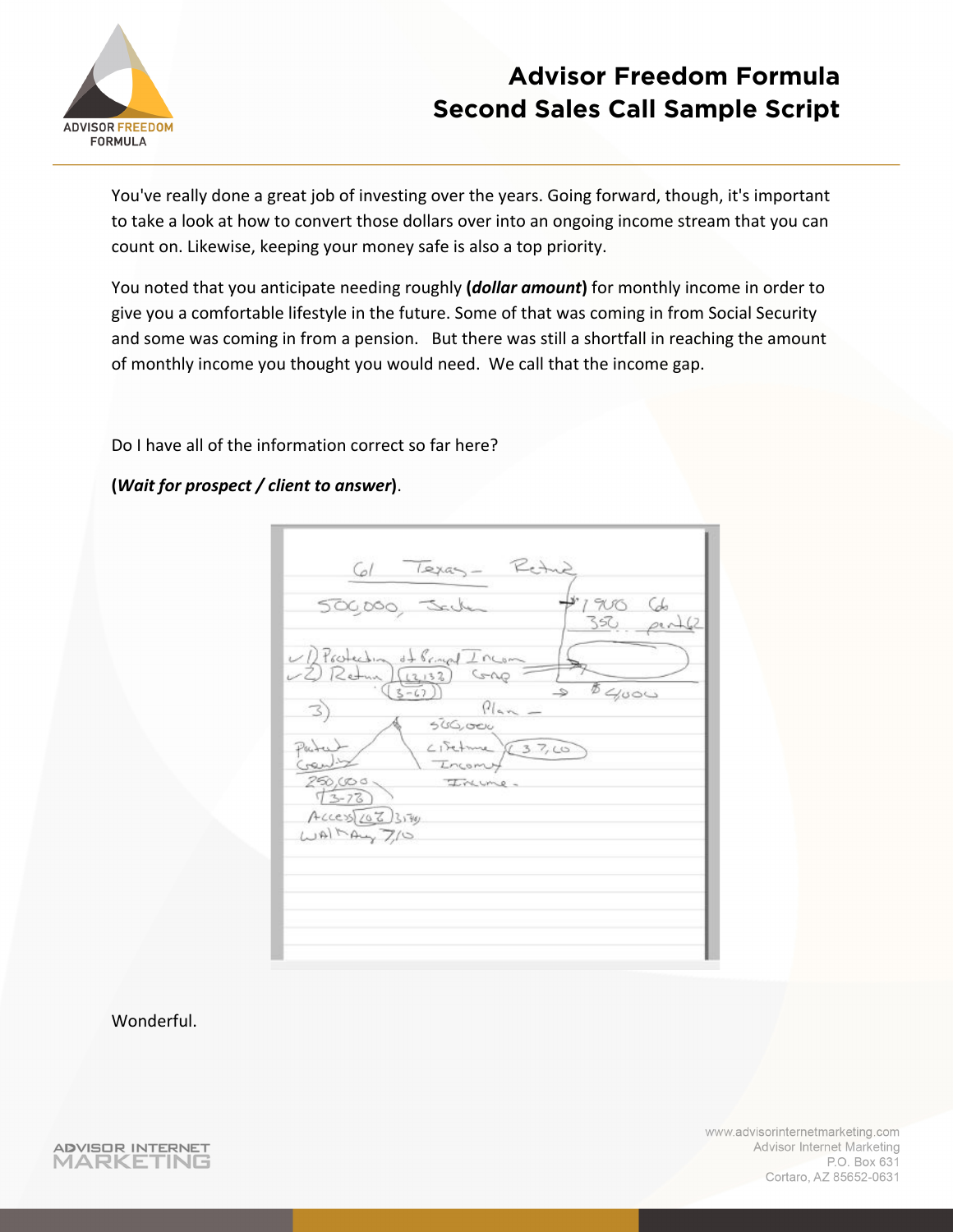

You had also stated that you want to really make sure that your principal is protected. That is one of the reasons why people consider buying annuities, with the other reasons being income, and possible growth.

### **(***Now transition over to the living benefit calculator***)**.

So let take a look at lifetime income calculator and see which annuities would offer the highest income. This computer model looks at all of the annuity companies and ranks them in descending order from the highest guaranteed income to the lowest. We can see that the top three companies are: "xyz, zyx, and zys." When we first met you mentioned the other advisor you had talked to recommended "pyr" See that comes in 7th on the list. Why would he recommend that one when 6 others gave you a higher guaranteed income?

### **(***Wait for prospect / client to respond* **)**.

We do things a little different here. See insurance companies are always changing their benefit to attract new customers so it is our job to always see who is offering the best benefits or highest income to you. What we do is run our computer modes to find the top three or four companies and then with you compare one against the other. To determine which is the best one for you. That way by the time your are ready to purchase the annuity you know you are getting the best annuity for you and you know why it the best annuity for you. Does that make sense and seem like a better process?

**(***You can transition back and forth between the digipad and the living benefit calculator here to recount their specific figures and the benefits. A further option would be to show them their personal figures based on past returns in different annuities in Ratewatch***)**.

**ADVISOR INTERNET** MARKETING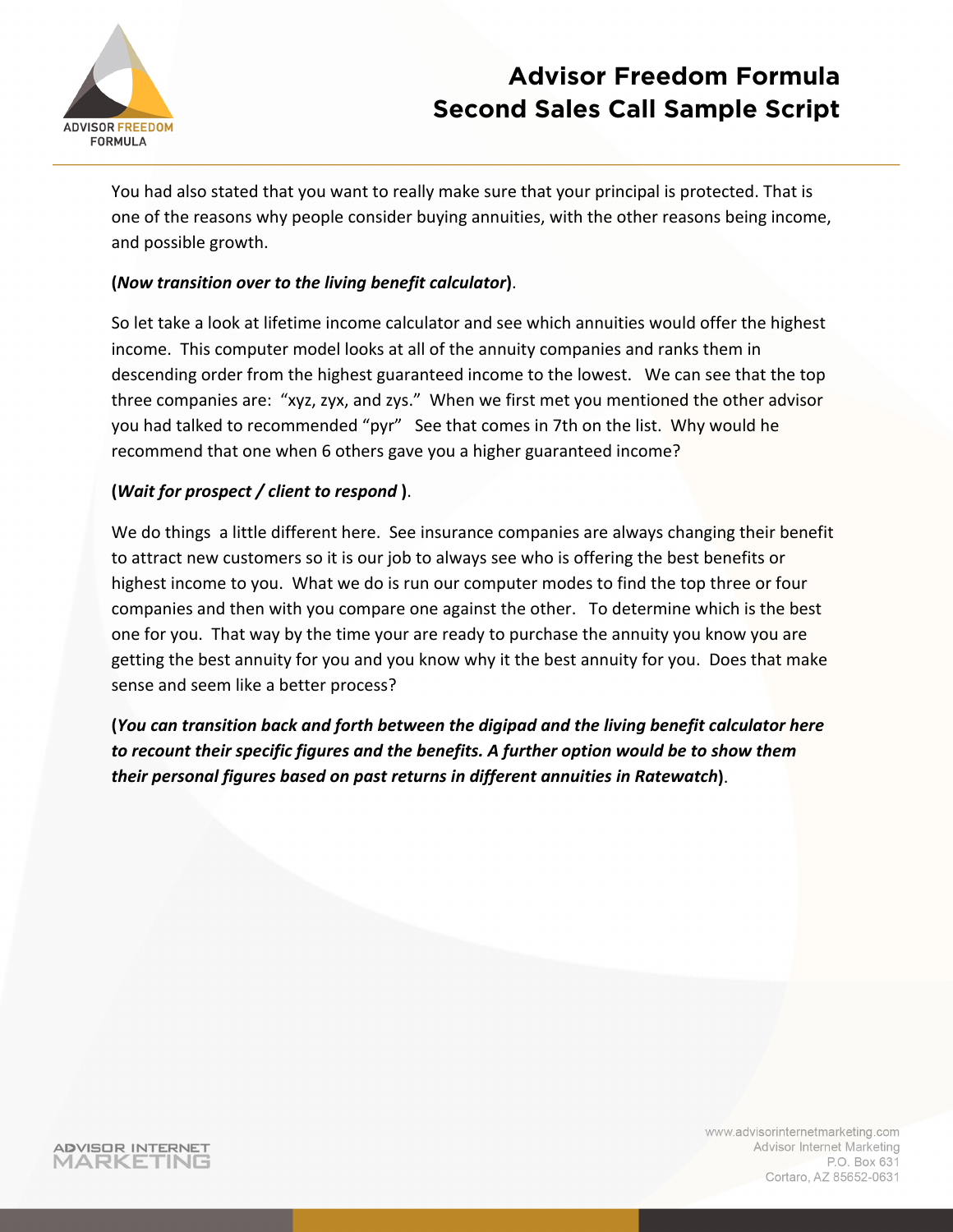

| <b>Proposed Annuitant</b>                              |           |                          |               |                           | <b>Defer Income</b>                                    | $\Omega$       | year(s), to Age 61 |                    |                           |                             |
|--------------------------------------------------------|-----------|--------------------------|---------------|---------------------------|--------------------------------------------------------|----------------|--------------------|--------------------|---------------------------|-----------------------------|
| <b>Date of Birth</b><br>or Age 61<br>Spousal Annuitant |           |                          |               |                           |                                                        |                |                    |                    |                           |                             |
|                                                        |           |                          |               |                           | <b>Highest Guaranteed Benefit:</b><br>\$25,500         |                |                    |                    |                           |                             |
|                                                        |           |                          |               |                           | <b>Lowest Guaranteed Benefit:</b><br>\$19,750          |                |                    |                    |                           |                             |
| <b>Date of Birth</b>                                   |           |                          | or Age        |                           |                                                        |                |                    |                    |                           |                             |
| <b>Issue State Texas</b>                               |           | ۰                        |               |                           | Solve for annual quaranteed income of                  |                |                    |                    |                           |                             |
| <b>Initial Deposit</b>                                 | \$500,000 | Oualfied                 |               | Non Qualified             |                                                        |                |                    |                    |                           |                             |
|                                                        |           |                          |               |                           |                                                        |                |                    |                    |                           |                             |
| Calculate Now!                                         |           | (  Filter Selection  ) v |               |                           | Guaranteed Lifetime Income displayed: Monthly @ Yearly |                |                    |                    | <b>Annuity Type:</b>      | Fixed Indexed               |
| 囩<br>Insurance<br>Company                              | Rating    | <b>CDSC</b>              | Rider<br>Fees | Rider<br><b>Name</b>      |                                                        | Stacked Age 61 | <b>Starting</b>    | Starting<br>Age 62 | <b>Starting</b><br>Age 63 | <b>Notes</b>                |
| <b>M</b> Alianz                                        | $A +$     | 10 years                 | 1.20%         | 160 bennis (Level Optio)  |                                                        | No             | \$25,500           | \$26,800           | \$28,100                  | <b>IMPORTANT NOTE: 3.</b>   |
| Great American                                         | A         | 10 years                 | 1.05%         | Simple Income Option      |                                                        | No             | \$25,500           | \$27,285           | \$29,070                  | Custom 10: no MVA i         |
| Alianz                                                 | $A +$     | 7 years                  | 1.05%         | Core Income (Option 1)    |                                                        | No.            | \$25,000           | \$26,750           | \$28,500                  |                             |
| Global Atlantic                                        | А-        | 10 years                 | 0.95%         | GLIB Income 150+          |                                                        | Yes            | \$24,600           | \$25,200           | \$29,025                  | Company formerly kn         |
| Ahanz                                                  | At        | 10 years                 | 1.20%         | Income Maximizer (Opt.    |                                                        | Yes            | \$24,000           | \$26,160           | \$27,600                  |                             |
| Great American                                         | A         | 10 years                 | 0.95%         | IncomeSecure 2%           |                                                        | No             | \$23,460           | \$25,648           | \$27,907                  | Domestic partner reco       |
| American Gen                                           | A         | 10 years                 | 1.10%         | Lifetime Income Plus      |                                                        | Yes            | \$23,000           | \$25,380           | \$27,840                  | <b>Limited Distribution</b> |
| American Gen                                           | А         | 10 years                 | 1.10%         | Lifetime Income Plus Mul  |                                                        | Yes            | \$23,000           | \$23,970           | \$24,960                  | Limited Distribution        |
| Great American                                         | A         | 7 years.                 | 0.85%         | <b>Income Defender</b>    |                                                        | Yes            | \$23,000           | \$25,850           | \$28,800                  | Domestic partner reco       |
| Great American                                         | А         | 10 years                 | 0.95%         | IncomeSecure              |                                                        | No.            | \$23,000           | \$25,145           | \$27,360                  | Domestic partner reco       |
| Great American                                         | A         | 7 years                  | 0.95%         | IncomeSecure              |                                                        | No-            | \$23,000           | \$25,145           | \$27,360                  | Domestic partner reco       |
| Lincoln Financial                                      | $A +$     | B years                  | 0.95%         | Lifetime Income Edge (B   |                                                        | Yes            | \$23,000           | \$25,415           | \$27,254                  | Rider Cost Guarantee        |
| Lincoln Financial                                      | $A +$     | 10 years                 | 0.95%         | Lifetime Income Edge (B., |                                                        | Yes            | \$23,000           | \$25,662           | \$27,518                  | Rider Cost Guarantee        |
| Lincoln Financial                                      | $A +$     | 7 years                  | 0.95%         | Lifetime Income Edge      |                                                        | Yes            | \$23,000           | \$24,675           | \$26,460                  | Rider Cost Guarantee        |
| Lincoln Financial                                      | $A +$     | 9 years                  | 0.95%         |                           | Lifetime Income Edge                                   | Yes            | \$23,000           | \$24,675           | \$26,460                  | Rider Cost Guarantee        |
| Minnesota                                              | $A+$      | 9 years                  | 1.15%         | Achiever Lifetime Income  |                                                        | Yes            | \$23,000           | \$25,380           | \$27,840                  | Limited distribution        |

#### Sample script 2.

This example script is designed for protected growth not lifetime income.

Based on your situation, I wanted to ask if you had ever considered moving an additional (*state the dollar amount*) out of the market. By doing that you would still have access to potential growth but that principal would be 100% protected from any market downturn. I don't think you need to take as much risk as you currently are to accomplish your goals.

#### **(***Wait for prospect / client to respond***)**.

My thoughts are that in order to cover your basic expenses in retirement, we take a close look at **(***annuity name***)** to provide you with income. But, now that we have a good handle on that, we may want to consider getting you a closer correlation between your risk tolerance and your actual asset mix.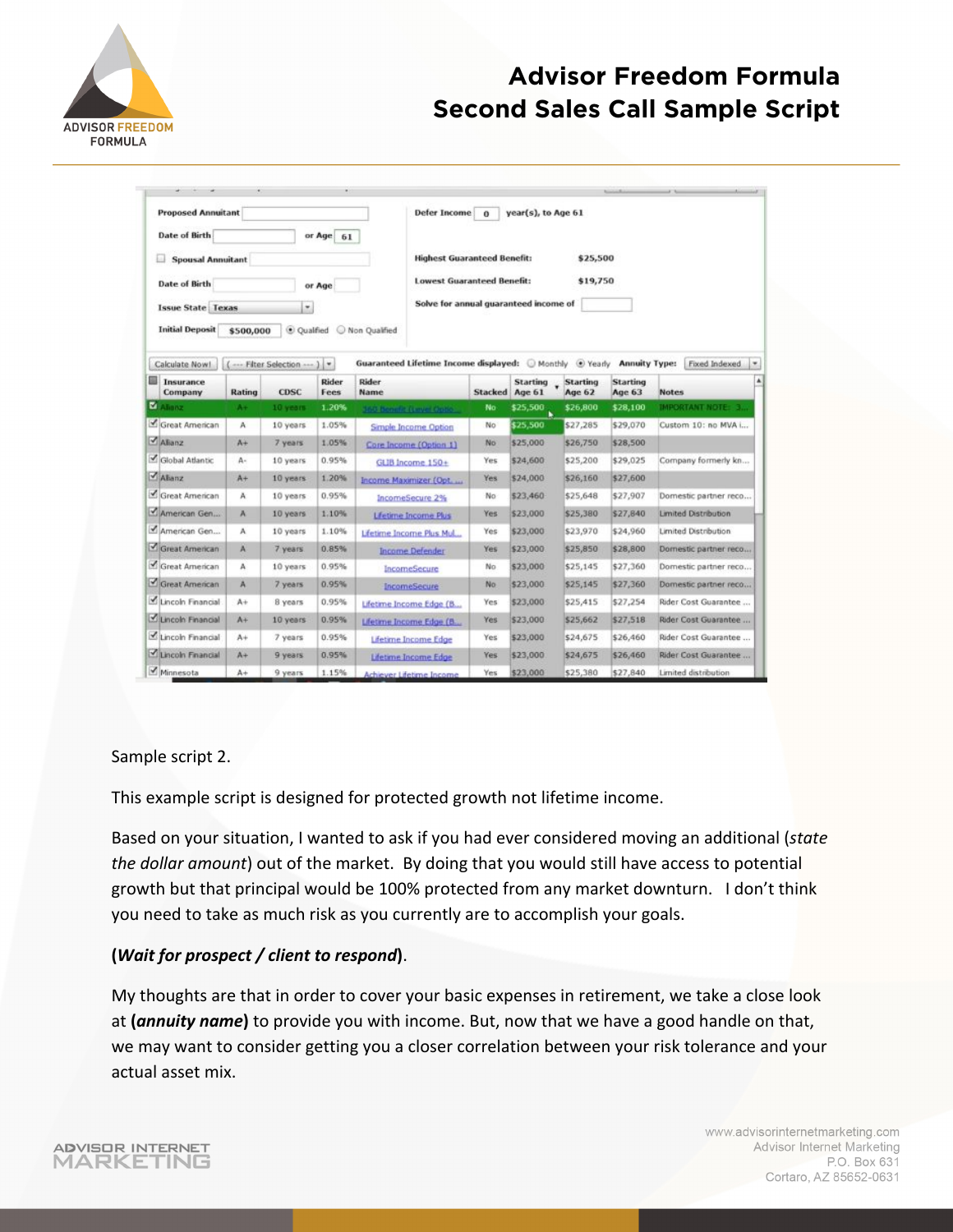

In this case, we really want to have an actual PLAN, as versus just a varied mix of assets. Plus, regardless of returns in the past, no one knows what the market is going to do going forward.

So, I'd like to suggest that you consider this - what if you protected **(***dollar amount***)**, which would still allow you to self-manage **(***dollar amount***)** yourself. Going that route would also allow you to have more of your retirement nest egg protected. While still giving you access to 10% of your money each year - along with some other added benefits. Here are some examples of how this might work.

*Show them what would happen in both an up and a down market. Be sure to explain how other benefits, principal protection, reasonable rate of return and access to the funds. 10% each year or access to all of the funds at the end of the term.* 



I know that we've gone over a lot of possible scenarios today. What I'd like to do now is to put together a plan that may fit your needs the best, and then get back together to discuss why these could work for you.

**ADVISOR INTERNET** MARKETING